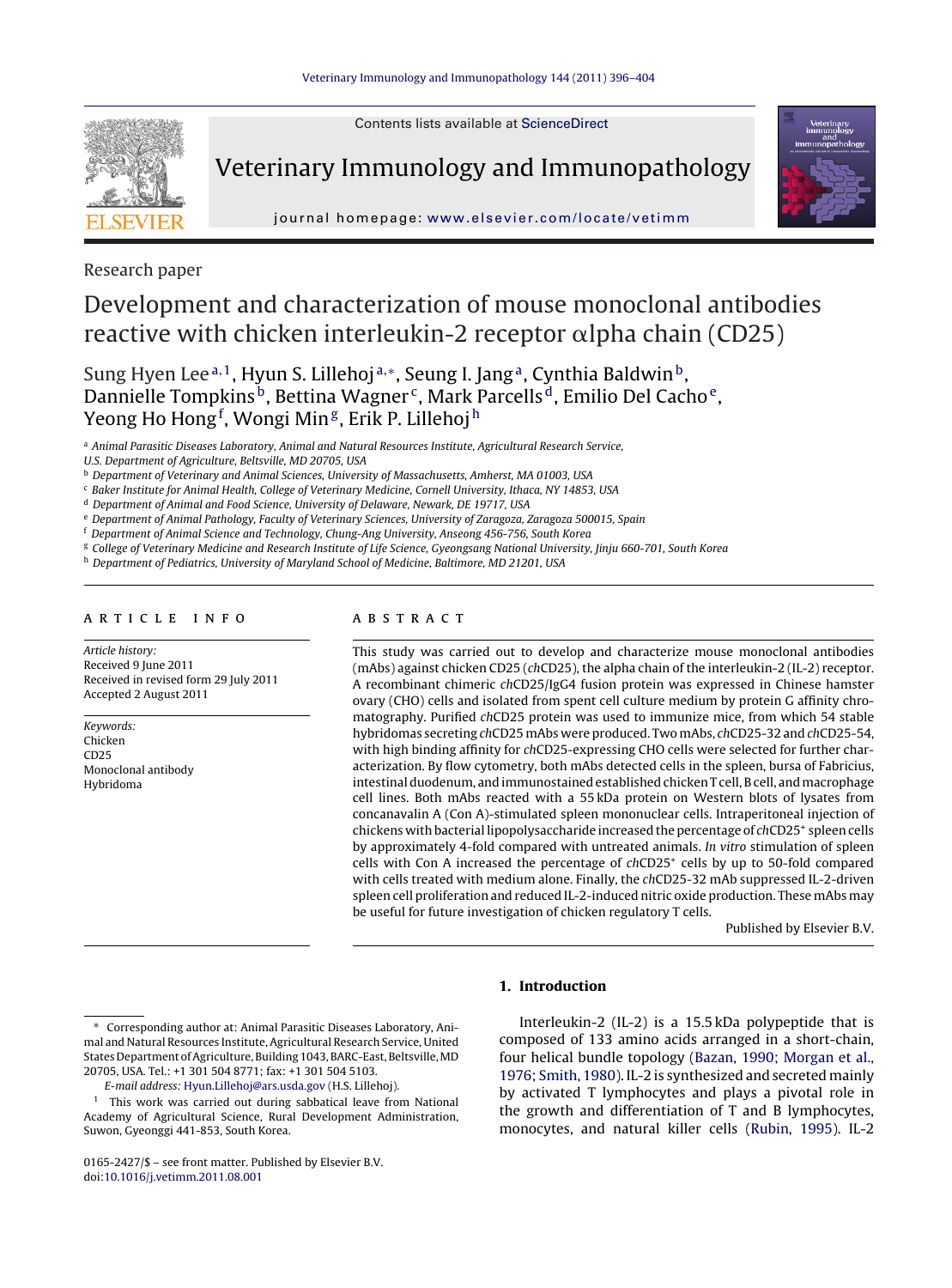exerts its effects following binding to the high affinity, heterotrimeric cell surface IL-2 receptor (IL-2R), consisting of a non-covalent complex between the IL-2R $\alpha$  (CD25), IL-2R $\beta$  $(CD122)$ , and IL-2R $\gamma$  (CD132) polypeptide chains ([Sharon](#page-7-0) et [al.,](#page-7-0) [1986;](#page-7-0) [Tsudo](#page-7-0) et [al.,](#page-7-0) [1986;](#page-7-0) [Waldmann,](#page-7-0) [1989;](#page-7-0) [Smith,](#page-7-0) [1988\).](#page-7-0) The  $\alpha$  and  $\beta$  chains are involved in binding IL-2, while signal transduction through the mitogen activated protein (MAP) kinase, phosphoinositide 3-kinase (PI3K), and JAK-STAT pathways is carried out by the  $\beta$  and  $\gamma$  chains.

IL-2R $\alpha$  is a transmembrane glycoprotein containing Nand O-linked glycosyl units with an apparent molecular weight of 55 kDa ([Leonard](#page-7-0) et [al.,](#page-7-0) [1984\).](#page-7-0) IL-2R $\alpha$  can bind to IL-2R $\beta$  prior to interaction with IL-2. IL-2R  $\gamma$  alone has a weak binding affinity for IL-2, but after IL-2 is bound to the  $\alpha/\beta$  heterodimer, the  $\gamma$  chain becomes recruited to the  $\alpha$  and  $\beta$  chains to form a very stable macromolecular complex ([Minami](#page-7-0) et [al.,](#page-7-0) [1993;](#page-7-0) [Kishimoto](#page-7-0) [et](#page-7-0) [al.,](#page-7-0) [1994;](#page-7-0) [Waldmann](#page-7-0) et [al.,](#page-7-0) [1992\).](#page-7-0) IL-2R $\beta$  and IL-2R $\gamma$  additionally form complexes for receptors for IL-3, -4, -5, -6, -7, -9, -11, -13, and -15, as well as for granulocyte colony stimulating factor, granulocyte-macrophage colony stimulating factor, growth hormone, and erythropoietin [\(Kishimoto](#page-7-0) et [al.,](#page-7-0) [1994\).](#page-7-0) Given the important role of T cell activation in a variety of pathological conditions, such as acute graft rejection, the IL-2R complex is a popular target for preparing neutralizing monoclonal antibodies (mAbs) for therapeutic applications in human clinical medicine ([Bingyi](#page-7-0) et [al.,](#page-7-0) [2003\).](#page-7-0)

The characteristic and the function of CD25 protein in chicken have been reported by [Teng](#page-7-0) et [al.](#page-7-0) [\(2006\)](#page-7-0) and [Gu](#page-7-0) et [al.](#page-7-0) [\(2010a,b\).](#page-7-0) The identities for nucleic and amino acid sequences were 24.2%, and 15.6% between chicken and human CD25, and 28.9% and 19.3% between chicken and mouse CD25 ([Teng](#page-7-0) et [al.,](#page-7-0) [2006\).](#page-7-0) The residues  $35$  proline and  $41$  cysteine of chicken IL-2 are critical for binding to chicken CD25 ([Gu](#page-7-0) et [al.,](#page-7-0) [2010a,b\).](#page-7-0) However, compared with mammalian IL-2R subunits, much less is known about the structure, expression, and function of the chicken IL-2R. Therefore, the current study was conducted to prepare and characterize mAbs against chicken CD25 (chCD25).

#### **2. Materials and methods**

#### 2.1. Expression and purification of recombinant chCD25

A full-length cDNA encoding chCD25 (GenBank accession No. AF143806) was cloned in the pcDNA/IGHG4 expression vector as described [\(Wagner](#page-7-0) et [al.,](#page-7-0) [2008\).](#page-7-0) Chinese hamster ovary (CHO) cells were stably transfected with the chCD25/IgG4 recombinant plasmid as described [\(Wagner](#page-7-0) et [al.,](#page-7-0) [2005\)](#page-7-0) and the chimeric chCD25/IgG4 protein was purified from the serum-free cell culture medium by protein G affinity chromatography. The recombinant chCD25 polypeptide was separated from IgG4 and eluted from the column by in situ enterokinase digestion (EnterokinaseMaxTM, Invitrogen, Carlsbad, CA). Protein concentration of purified chCD25 was determined by the Bradford assay ([Lee](#page-7-0) et [al.,](#page-7-0) [2011\).](#page-7-0) Final protein purity was confirmed by SDS-PAGE.

#### 2.2. Hybridoma production

BALB/c mice (Taconic Laboratories, Germantown, NY) were immunized by intraperitoneal injection of  $50 \text{ m/s}$  of purified chCD25 protein combined with Gerbu adjuvant (Acurrate Chemical, Westbury, NY) and boosted with 25  $\mu$ g of chCD25/adjuvant at days 14 and 21 post-primary immunization, followed by  $25 \mu g$  of chCD25 alone on days 28, 29, and 30. Mice were euthanized and spleen lymphocytes were fused with non-secreting mouse myeloma X63- Ag8.653 cells at day 3 post-immunization. Hybridomas were selected in RPMI 1640 medium supplemented with hypoxanthine–aminopterin–thymidine (Sigma, St. Louis, MO) and cell culture supernatants were screened for mAbs binding to chCD25/IgG4-transfected CHO cells by flow cytometry as described ([Lee](#page-7-0) et [al.,](#page-7-0) [2011\).](#page-7-0)

#### 2.3. Flow cytometry

One-day-old broiler chickens (Ross/Ross, Longenecker's Hatchery, Elizabethtown, PA) were housed in wire cages and provided with feed and water ad libitum. At 3 weeks of age, spleens and bursa of Fabricus were obtained and single cell suspensions were prepared as described ([Lee](#page-7-0) et [al.,](#page-7-0) [2011\).](#page-7-0) All animal protocols were approved by the Beltsville Area Institutional Animal Care and Use Committee. In addition, the following cell lines were analyzed: CHO cells stably transfected with chCD25/IgG4; CHO cells stably transfected with a chicken CD80/IgG4 fusion protein (chCD80/IgG4); HD11, an avian myelocytomatosis virus (MC29)-transformed macrophage cell line [\(Klasing](#page-7-0) [and](#page-7-0) [Peng,](#page-7-0) [1987\);](#page-7-0) HTC, an avian leukosis virus-transformed macrophage cell line ([Hong](#page-7-0) et [al.,](#page-7-0) [2006\);](#page-7-0) UD35, a RB1B strain Mareck's disease virus (MDV)-transformed T cell line [\(Parcells](#page-7-0) et [al.,](#page-7-0) [1999\);](#page-7-0) UA53, a TK strain MDV-transformed T cell line [\(Santin](#page-7-0) et [al.,](#page-7-0) [2006\);](#page-7-0) and CU60, a reticuloendothelial virus-transformed B cell line ([Keller,](#page-7-0) [1992\).](#page-7-0) Single cell suspensions were fixed for 20 min at room temperature in 2.0% formaldehyde, washed twice with PBS, pH 7.2, and resuspended in 1.0 ml of PBS supplemented with 0.5% bovine serum albumin, 0.5% saponin, and 0.02% NaN<sub>3</sub> (Sigma). The cells ( $1.0 \times 10^6$  in 100 µl) were incubated on ice for 45 min with 100  $\mu$ l of appropriately diluted chCD25-32 or chCD25-54 mAb. HB2, an anti-human T cell mAb was used as a negative control [\(Lee](#page-7-0) et [al.,](#page-7-0) [2011\).](#page-7-0) The cells were washed twice with 2.0 ml of saponin buffer, incubated on ice for 30 min with fluorescein isothiocyanate (FITC) conjugated rabbit anti-mouse IgG secondary Ab (Sigma), washed twice, resuspended in 1.0 ml, and analyzed with an FACSCalibur flow cytometer (BD, Franklin Lakes, NJ). Data was obtained from a total of  $1.0 \times 10^4$  viable cells.

#### 2.4. Western blot

Freshly prepared spleen mononuclear cells  $(1.0 \times 10^7 \text{ cells/ml})$  from 3-week-old chickens were incubated for 24 h at 41  $\degree$ C with 1.0 ml of 5.0  $\mu$ g/ml of concanavalin A (Con A) (Sigma), the cells were washed, and disrupted using glass beads as described ([Lee](#page-7-0) et [al.,](#page-7-0) [2011\).](#page-7-0) Cellular protein (5.0  $\mu$ g) was mixed with an equal volume of 0.125 M Tris–HCl, pH 6.8, 4.0% SDS, 20% glycerol, 10%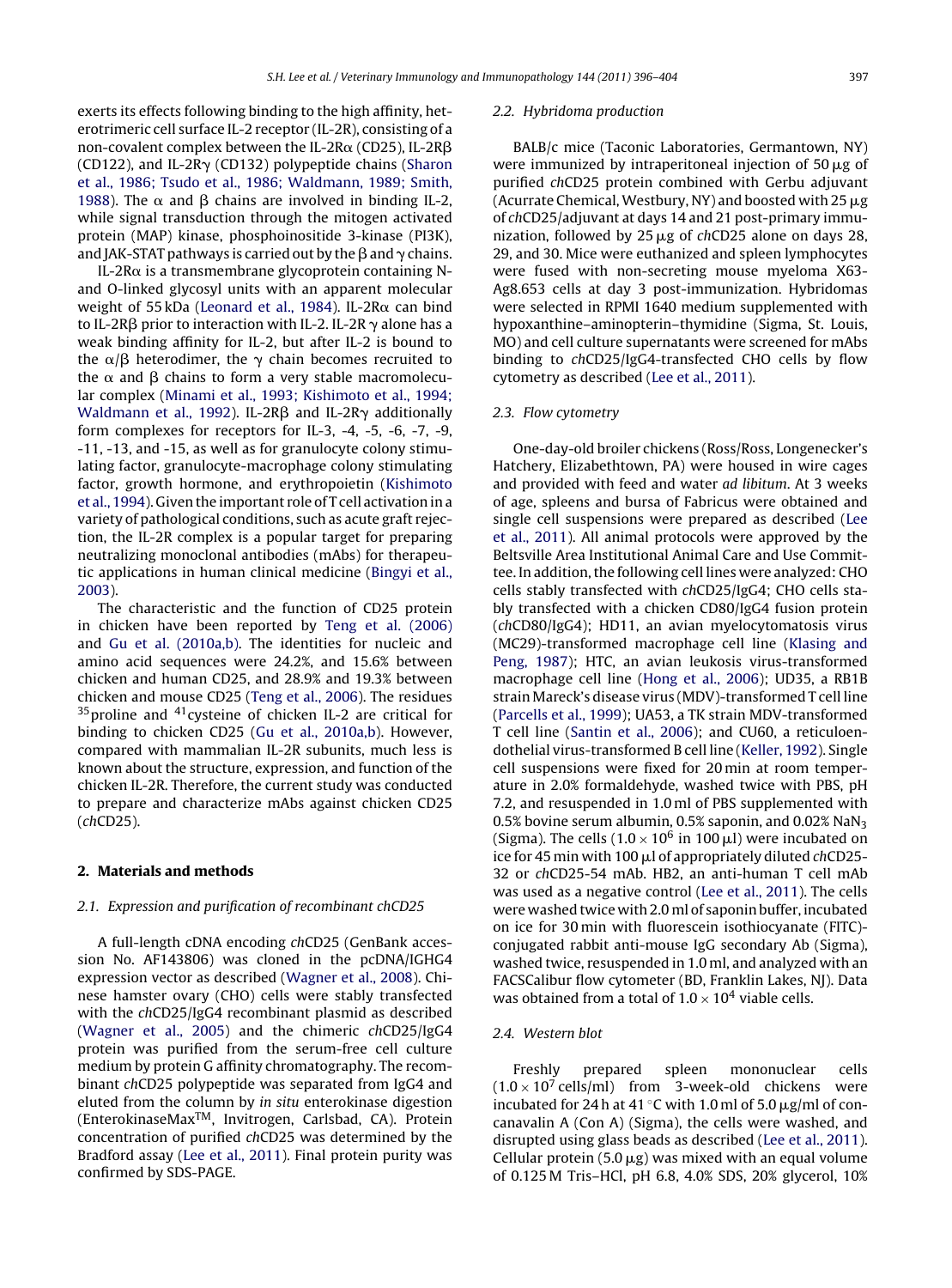<span id="page-2-0"></span>2-mercaptoethanol, and 0.004% bromophenol blue, heated for 5 min at 100 $\degree$ C, and resolved by SDS-polyacrylamide gel electrophoresis. Separated proteins were transferred to PVDF membrane (Millipore, Bedford, MA) ([Towbin](#page-7-0) et [al.,](#page-7-0) [1979\)](#page-7-0) and the membrane was blocked with Superblock T20 (PBS) blocking buffer (Thermo Fisher Scientific, Rockford, IL), incubated overnight at  $4^\circ$ C with chCD25-32 or chCD25-54 mAb, and bound Ab was detected with horseradish peroxidase-conjugated rabbit anti-mouse IgG secondary Ab (1:1000) plus 4-chloro-1-naphthol substrate (Sigma).

#### 2.5. Indirect immunofluorescence

Spleen, bursa of Fabricius, and intestinal duodenum tissues from 3-week-old broiler chickens were snap frozen in liquid nitrogen. Cryostat sections on glass slides were blocked for 10 min with 10% normal horse serum and incubated for 18 h at  $4^{\circ}$ C with chCD25-32 mAb (1:200), followed by 30 min with FITC-conjugated rabbit anti-mouse IgG secondary Ab [\(Lee](#page-7-0) et [al.,](#page-7-0) [2011\).](#page-7-0) Tissue sections were observed with an Eclipse 80i fluorescence microscope (Nikon, Tokyo, Japan). As negative controls, the procedure was repeated in the absence of primary mAb.

#### 2.6. LPS-induced chCD25 expression in vivo

Four-week-old chickens  $(n=5)$  were untreated or were intraperitoneally injected with 1.0 mg/kg of LPS (Escherichia coli O111:B4, Sigma). At day 4 post-treatment, spleens were removed and cell suspensions were prepared by gently passing through a cell strainer followed by centrifugation at 2000 rpm for 20 min at room temperature in Histopaque-1077 (Sigma) as described [\(Lee](#page-7-0) et [al.,](#page-7-0) [2009\).](#page-7-0) Spleen mononuclear cells  $(1.0 \times 10^7 \text{ cells/ml})$  were analyzed by flow cytometry for chCD25+ cells as described above.

## 2.7. IL-2-induced spleen cell proliferation and nitric oxide production

Freshly prepared spleen mononuclear cell suspension  $(2.0 \times 10^6 \text{ cells/ml})$  in RPMI 1640 medium containing 5% fetal bovine serum, 100 U/ml penicillin, and  $100 \mu$ g/ml streptomycin (Sigma) were incubated for 48 h at 41 ◦C with 2.0  $\mu$ g/ml of Con A. The cells were treated for 15 min at 41 °C with 0.05 M  $\alpha$ -methyl mannoside (Sigma) to remove Con A, washed, centrifuged on Histopaque-1077, and 100  $\mu$ l/well (2.0 × 10<sup>5</sup> cells) dispensed into 96-well plates containing 50  $\mu$ l/well of chCD25-32 or chCD25-54



**Fig. 1.** Flow cytometric analysis of chCD25 mAbs using CHO-chCD25 cells. CHO cells stably transfected with  $chCD25/lgG4$  (1.0  $\times$  10<sup>6</sup>) were fixed in 2.0% formaldehyde for 20 min at room temperature and washed with PBS. Cell suspensions (100  $\mu$ l, 1.0  $\times$  10<sup>6</sup> cells) were incubated for 45 min on ice with HB2 mAb (negative control, A) or with chCD25-32 (B) or chCD25-54 (C) mAbs. The cells were washed, incubated with FITC-conjugated rabbit anti-mouse IgG secondary Ab for 30 min on ice, and analyzed by flow cytometry. Data was obtained from a total of  $1.0 \times 10^4$  viable cells. The percentage of positively staining cells above background levels indicated by the vertical lines are listed in each panel.

| Table 1                                  |  |
|------------------------------------------|--|
| Flow cytometric analysis of chCD25 mAbs. |  |

| mAb         | CHO-chCD25/IgG4ª            | CHO-chCD80/IgG4 | Spleen <sup>b</sup> | Bursa       | <b>HD11</b>  |
|-------------|-----------------------------|-----------------|---------------------|-------------|--------------|
| $chCD25-32$ | $82.8 + 2.0$ <sup>c,d</sup> | $2.5 + 1.8$     | $5.9 + 0.3$         | $2.7 + 0.4$ | $66.3 + 4.1$ |
| $chCD25-54$ | $63.6 + 4.2$                | $2.2 + 1.4$     | $3.5 \pm 0.2$       | $1.5 + 0.4$ | $35.2 + 3.2$ |

<sup>a</sup> CHO cells were stably transfected with chCD25/IgG4 or chCD80/IgG4.

**b** Single cell suspensions of spleen or bursa of Fabricius, or the HD11 macrophage cell line, were prepared.

<sup>c</sup> All cells (1.0 × 10<sup>6</sup>) were fixed in 2.0% formaldehyde for 20 min at room temperature and washed with PBS. Cell suspensions (100  $\mu$ l, 1.0 × 10<sup>6</sup> cells) were incubated for 45 min on ice with chCD25-32 or chCD25-54 mAbs, washed, incubated for 30 min on ice with FITC-conjugated rabbit anti-mouse IgG secondary Ab, and analyzed by flow cytometry.

<sup>d</sup> Data was obtained from a total of  $1.0 \times 10^4$  viable cells. Each value represents the mean  $\pm$  S.D. value (n=3).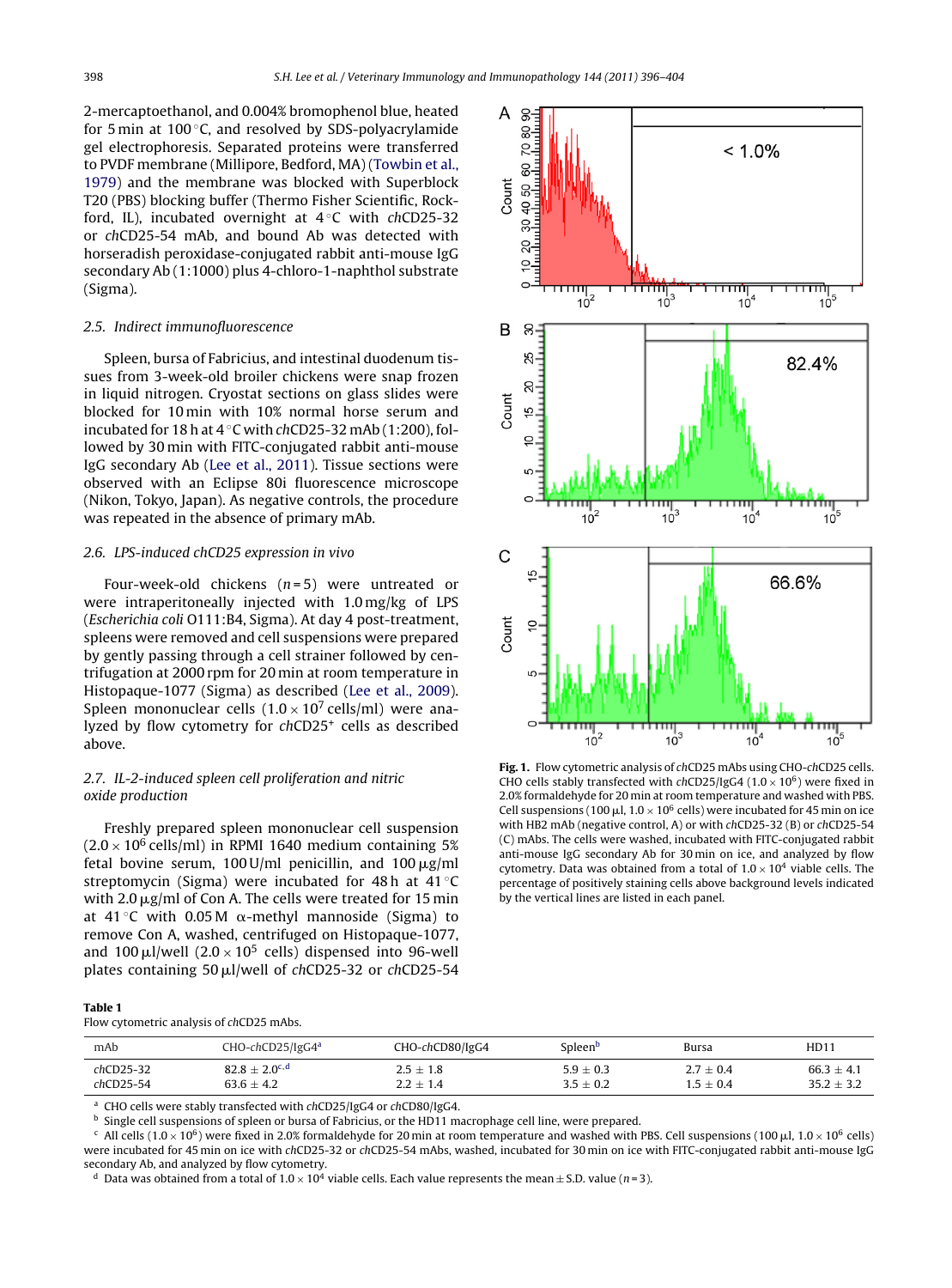<span id="page-3-0"></span>

**Fig. 2.** Flow cytometric analysis of chCD25 mAbs using established lymphoid cell lines. Single cell suspensions of UD35 (A), UA53 (B), CU60 (C), and HTC (D) cells were fixed in 2.0% formaldehyde for 20 min at room temperature and washed with PBS. Cell suspensions (100  $\mu$ l, 1.0  $\times$  10<sup>6</sup> cells) were incubated for 45 min on ice with chCD25-32 mAb. The cells were washed, incubated for 30 min on ice with FITC-conjugated rabbit anti-mouse IgG secondary Ab, and analyzed by flow cytometry. Data was obtained from a total of  $1.0 \times 10^4$  viable cells. The percentage of positively staining cells above background levels are listed in each panel.

mAb serially diluted from 1:10 to 1:320. As a negative control, the cells were incubated with HB2 mAb. The cells were incubated for 2 h at  $41^{\circ}$ C in a humidified incubator,  $50 \mu$ l/well of recombinant chicken IL-2 [\(Miyamoto](#page-7-0) et [al.,](#page-7-0) [2001\)](#page-7-0) were added, the cells were incubated for 48 or 72 h, and proliferation was measured using WST-8 (2-(2-methoxy-4-nitrophenyl)-3-(4-nitrophenyl)- 5-(2,4-disulfophenyl)-2H-tetrazolium, Cell Counting Kit-8, Dojindo Molecular Technologies, Gaithersburg, MD) by measuring optical density (OD) at 450 nm using a microplate spectrophotometer (BioRad, Hercules, CA) as described ([Lee](#page-7-0) et [al.,](#page-7-0) [2011\).](#page-7-0) In other experiments, nitric oxide (NO) levels in the mAb-treated, IL-2-stimulated cell culture media were determined using the Griess reagent (Sigma) as described ([Lee](#page-7-0) et [al.,](#page-7-0) [2009\).](#page-7-0)

#### 2.8. Statistical analysis

Statistical analyses were performed using SPSS 12.0 software for Windows. All data were expressed as  $means \pm S.D.$  values. Differences between mean values were compared using the Student's  $t$  test and were considered statistically significant at  $P < 0.05$ .

#### **3. Results**

#### 3.1. Production of chCD25 mAbs

Fifty-four hybridomas were isolated using mice immunized with purified recombinant chCD25 protein. Among these hybridoma clones, the clones designated chCD25- 32 and chCD25-54 secreted mAbs detecting 82.4% and 66.6%, respectively, of CHO cells stably transfected with chCD25/IgG4 by flow cytometry ([Fig.](#page-2-0) 1). An irrelevant mAb against human T cells (HB2) stained less than 1% of these cells. Therefore, these 2 hybridomas were cloned by limiting dilution and their mAbs secreted into the



**Fig. 3.** Western blot analysis of chCD25. Lysates from Con A-stimulated spleen cells were resolved by SDS-PAGE and analyzed by Western blotting using chCD25-32 (lane 1) and chCD25-54 (lane 2) mAbs. Protein molecular weight markers are shown on the left or the right. The arrow indicates the 55 kDa chCD25 protein.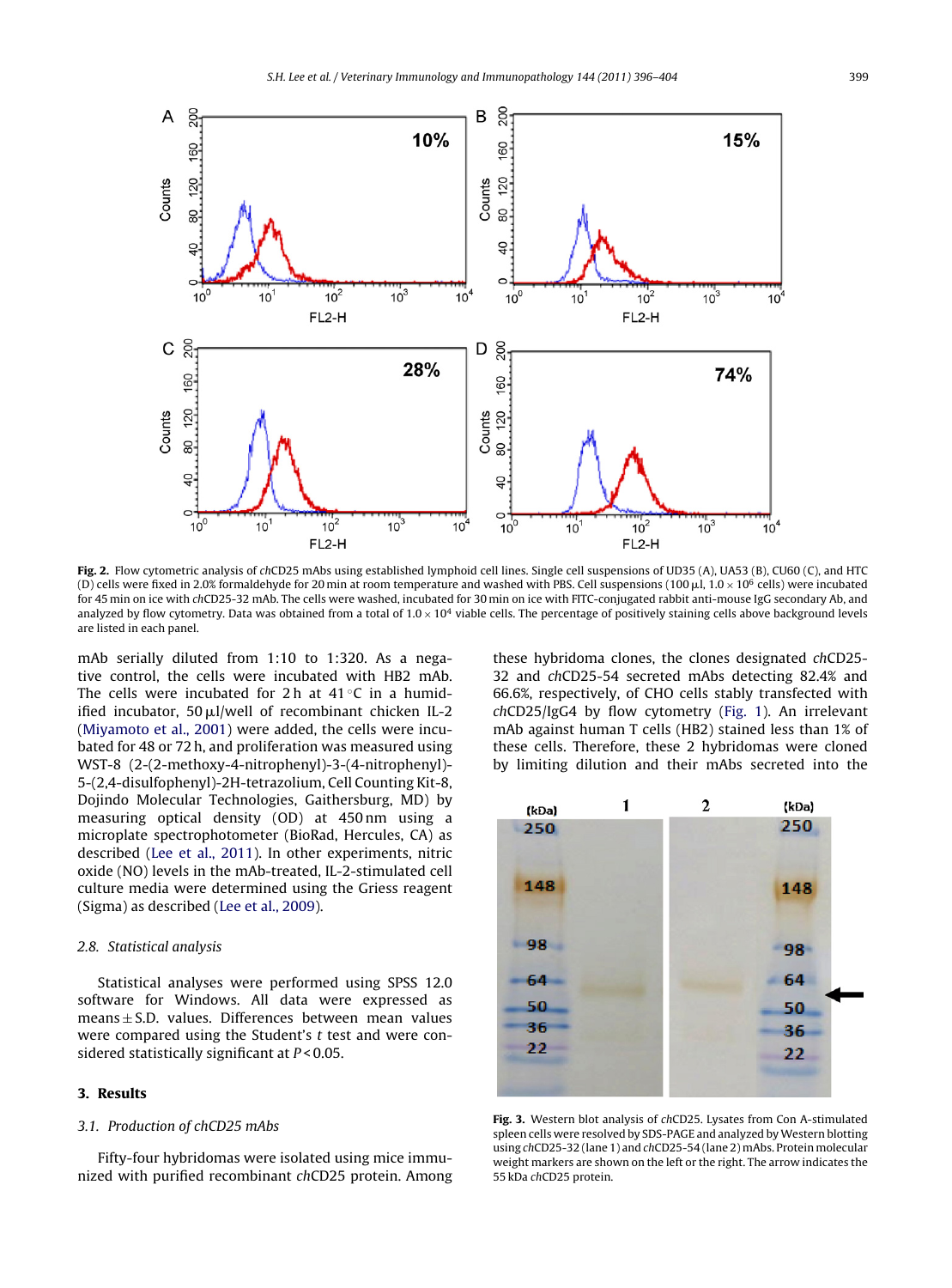<span id="page-4-0"></span>

**Fig. 4.** Immunolocalization of chCD25 in tissues. Bursa of Fabricius (A), spleen (B), and intestinal duodenum (C) were frozen in liquid nitrogen and tissue sections were stained with chCD25-32 mAb plus FITC-labeled rabbit anti-mouse IgG secondary Ab. Scale bars represent 200  $\mu$ m (A), 150  $\mu$ m (B) or 100  $\mu$ m (C).

cell culture media were used for all subsequent analyses. Characterization of the remaining 52 hybridomas is currently ongoing in our laboratory. As shown in [Table](#page-2-0) 1, the chCD25-32 and chCD25-54 mAbs retained their binding activity for CHO-chCD25/IgG4 cells following re-cloning of their hybridomas, but were non-reactive with CHO cells transfected with an irrelevant gene, chCD80/IgG4, encoding the chicken CD80 cell surface protein/IgG4 fusion protein. Further, these mAbs stained 66.3% and 35.2% of HD11 chicken macrophages, 5.9% and 3.5% of spleen mononuclear cells, and 2.7% and 1.5% of bursaderived lymphocytes, respectively. ChCD25-32 mAb, that detected the highest percentage of CHO-chCD25/IgG4 cells, stained 10% and 15% of MDV-transformed T cell lines, UD35 and US53 respectively, 28% of a reticuloendothelial virus-transformed B cell line, CU60, and 74% of the avian leukosis virus-transformed macrophage cell line, HTC [\(Fig.](#page-3-0) 2).

#### 3.2. Western blot analysis of chCD25

Western blot analysis of lysates from Con A-stimulated spleen cells using chCD25-32 and chCD25-54 mAbs identified a 55 kDa band ([Fig.](#page-3-0) 3).

## 3.3. ChCD25 immunostaining in chicken lymphoid tissues

Immunofluorescence staining of the bursa of Fabricius, spleen, and intestinal duodenum identified chCD25+ cells

in all tissues examined (Fig. 4). Morphologically, chCD25+ cells appeared round in shape and lacked notable cellular processes. In the bursa, these cells were located in the follicles at the outer portion of the cortex, but were not observed in the follicle-associated epithelium or in the interfollicular areas (Fig. 4A). A few immunostained cells, however, were observed in the medulla of the follicles. In the spleen, chCD25<sup>+</sup> cells were found throughout the red and white pulp and frequently in the periarteriolar lymphoid sheath, with a minority of cells



**Fig. 5.** In vivo LPS-stimulated chCD25 expression. Four-week-old broiler chickens were injected intraperitoneally with PBS control or 1.0 mg LPS/kg body weight and the percentages of chCD25<sup>+</sup> spleen cells were determined by flow cytometry using chCD25-32 and chCD25-54 mAbs. Each bar represents the mean  $\pm$  S.D. (n=3) value. \*\*, P < 0.01 comparing LPS-treated with control-treated animals for each mAb using the Student's t test.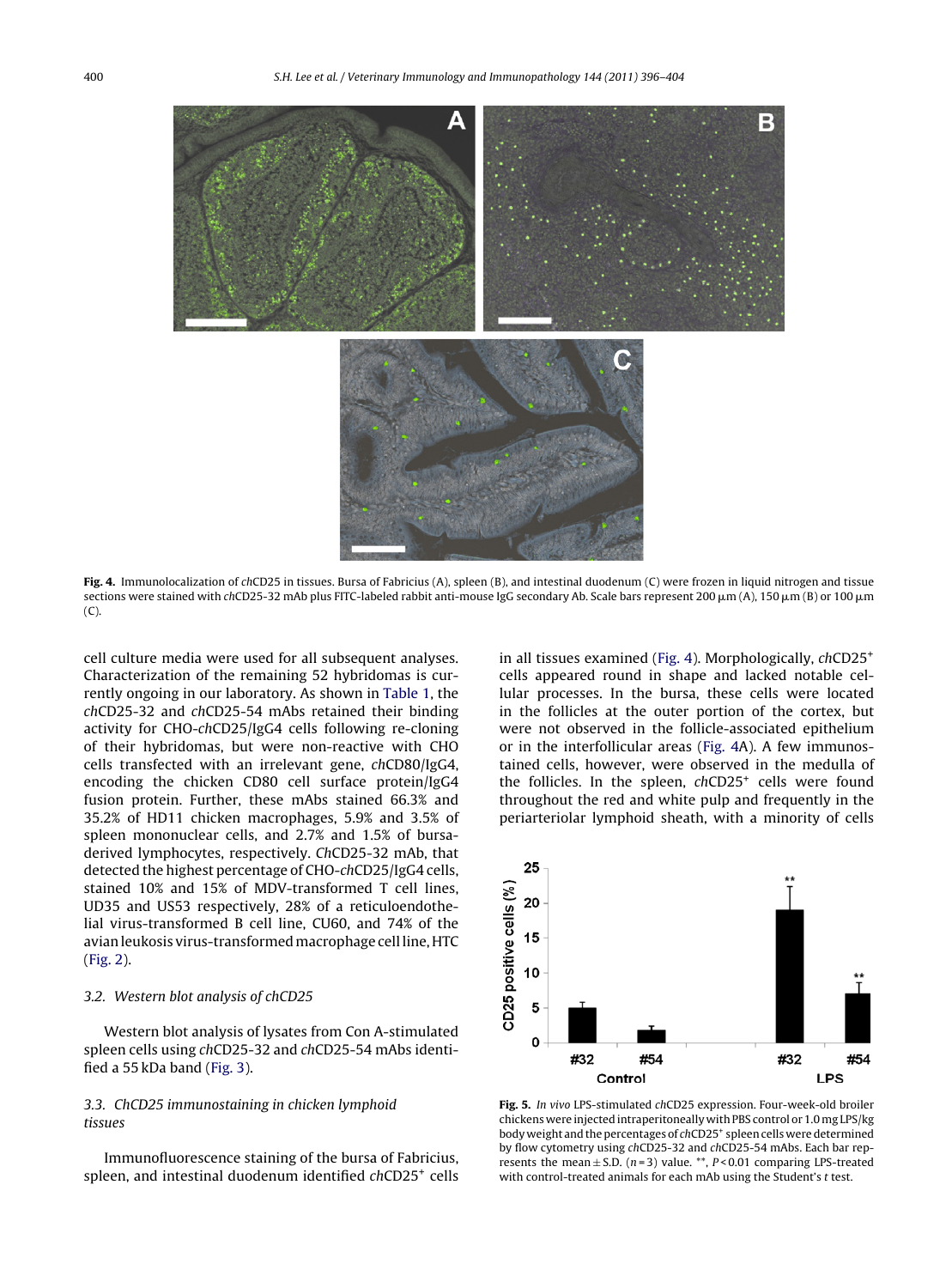

**Fig. 6.** In vitro Con A-stimulated chCD25 expression. (A) Spleen cells were incubated for 72 h at 41 °C with medium alone, 1.0 μg/ml Con A (Con A 1), or 2.0 μg/ml Con A (Con A 2). The cells were harvested and the percentages of chCD25<sup>+</sup> cells were determined by flow cytometry using the chCD25-54 mAb. Each bar represents the mean  $\pm$  S.D. value (n = 3). \*, P < 0.05 and \*\*\*, P < 0.001 comparing Con A-treated with medium-treated cells using the Student's t test. Spleen cells were treated with 5.0 µg/ml of Con A as above and chCD25<sup>+</sup> cells were determined by flow cytometry using the chCD25-32 (B) and chCD25-54 (C) mAbs. The percentage of positively staining cells above background levels are listed in each panel.

inside germinal centers ([Fig.](#page-4-0) 4B). ChCD25<sup>+</sup> cells were not observed in the periellipsoidal white pulp of the spleen. In the duodenum, chCD25<sup>+</sup> cells were present within the epithelium covering the villi and lining the crypt lumen [\(Fig.](#page-4-0) 4C). Immunostained cells were observed at all levels of each villus and crypt. Also of significance was the presence of  $chCD25<sup>+</sup>$  cells beneath the epithelium within the loose connective tissue located in both the core of the villus and the lamina propria surrounding the crypts.

## 3.4. In vivo LPS- and in vitro Con A-stimulated chCD25 expression

The percentages of chCD25<sup>+</sup> spleen cells obtained 4 days following intraperitoneal injection of LPS were measured by flow cytometry using chCD25-32 and chCD25-54 mAbs, and compared with cells from animals given the PBS control. ChCD25<sup>+</sup> cells significantly increased from  $4.9 \pm 0.9\%$ using PBS to  $19.3 \pm 3.0\%$  using LPS by staining with chCD25-32, and from  $2.2 \pm 0.7\%$  using PBS to  $6.5 \pm 1.1\%$  using LPS by staining with chCD25-54 ([Fig.](#page-4-0) 5). Next, the percentages of chCD25+ spleen cells were measured by flow cytometry following in vitro stimulation with 1.0, 2.0, or 5.0  $\mu$ g/ml of Con A, and compared with cells treated with the medium control. ChCD25-54-staining cells significantly increased from  $0.3 \pm 0.1\%$  using medium to  $2.0 \pm 0.3\%$  using 1.0  $\mu$ g/ml of Con A, and to  $5.2 \pm 0.4\%$  using 2.0  $\mu$ g/ml of Con A (Fig. 6A). At 5.0  $\mu$ g/ml of Con A, 22.1% and 15.7% of spleen cells were

stained by chCD25-32 and chCD25-54 mAbs, respectively (Fig. 6B and C).

## 3.5. Inhibition of IL-2-dependent spleen cell proliferation and nitric oxide production

Finally, we tested that ability of chCD25 mAbs to block IL-2-dependent spleen cell proliferation and nitric oxide (NO) production. IL-2-stimulated proliferation in the presence of an irrelevant mAb (HB2) was approximately 1.5- to 2.0-fold greater compared with unstimulated cells ([Fig.](#page-6-0) 7). However, dose-dependent inhibition of cell proliferation was observed in the presence of the chCD25-32 and  $chCD25-54$  mAbs diluted from 1:10 to 1:160 ( $P < 0.01$  or P < 0.001). Similarly, while IL-2-driven NO production was 2.0-fold greater in the presence of the HB2 mAb compared with unstimulated cells, NO levels were dose-dependently decreased in the presence of the chCD25-32 mAb diluted from 1:10 to 1:160 [\(Fig.](#page-6-0) 8).

## **4. Discussion**

The results of this study indicate that the mAbs named chCD25-32 and chCD25-54 mAbs are likely to detect chCD25 based on their ability to react with CHO cells transfected with the expressed gene sequence of chicken CD25, but not with other CHO cells. Using primary chicken cells we found the two mAbs recognized cells in the spleen, bursa of Fabricius, intestinal duodenum; in addi-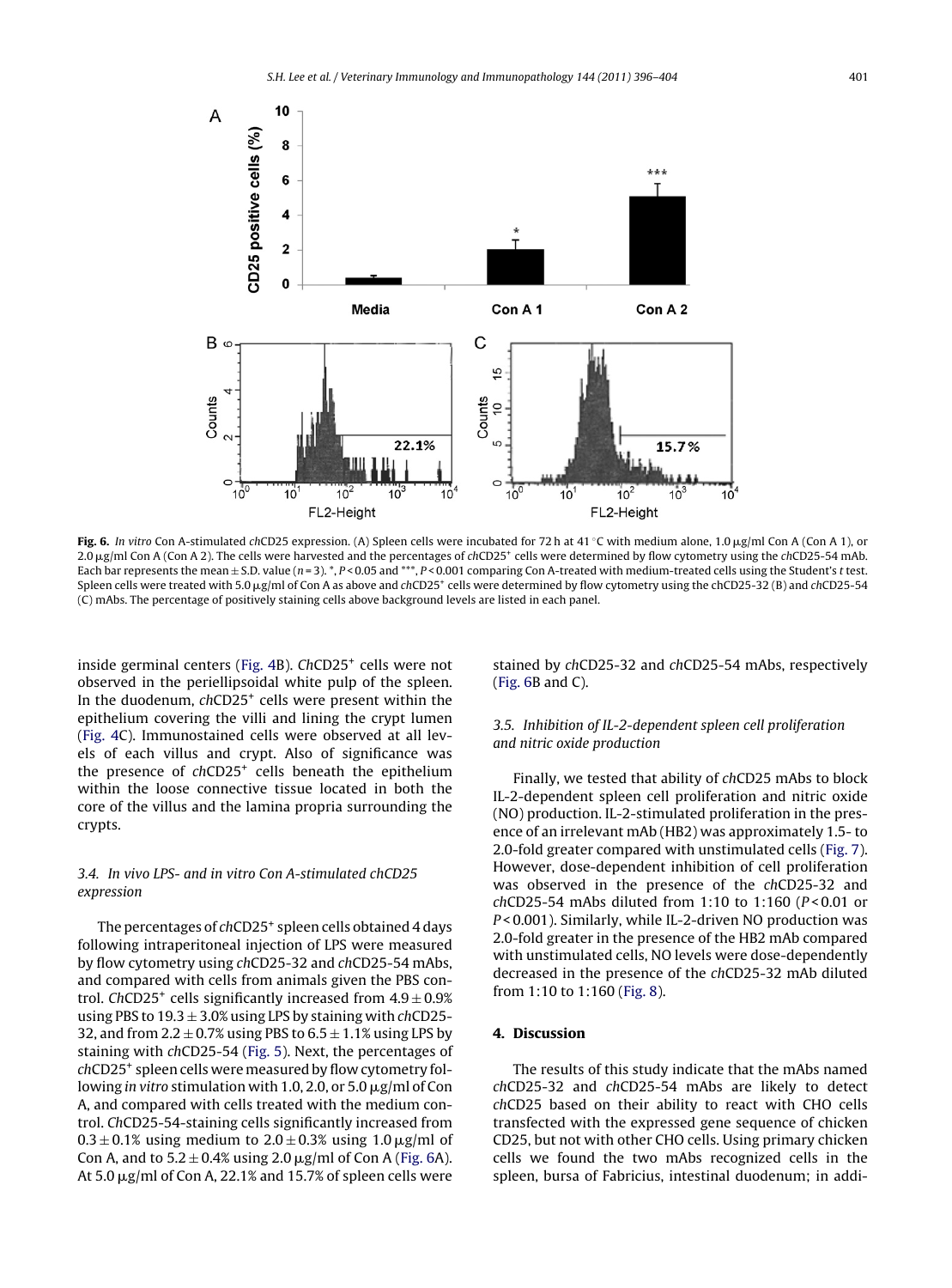<span id="page-6-0"></span>

**Fig. 7.** Inhibition of IL-2-dependent spleen cell proliferation. Spleen cells were incubated for 48 h at 41  $\degree$ C with 2.0  $\mu$ g/ml of Con A and were treated for 15 min at 41 °C with 0.05 M  $\alpha$ -methyl mannoside. The cells were added to 96-well plates (2.0  $\times$  10<sup>5</sup> cells/well) and incubated for 2 h with a negative control (NC) mAb (HB2) or with 1:10, 1:20, 1:40, 1:80, 1:160, or 1:320 dilutions of chCD25-32 mAb (A) or chCD25-54 mAb (B). Following incubation, 50 u.l/well of recombinant chicken IL-2 was added, the cells were incubated for 72 h (A) or 48 h (B), and cell proliferation was determined at OD (450 nm) using WST-8. Each bar represents the mean  $\pm$  S.D. value  $(n=4)$ .  $\dagger$ , P < 0.001 comparing IL-2-treated (NC) with medium-treated (Cont) cells using the Student's  $t$  test.  $^*$ ,  $P < 0.05$ ,  $^{**}$ ,  $P < 0.01$ , and  $^{***}$ P < 0.001 comparing IL-2-treated, chCD25-32 or chCD25-54 mAb-treated cells with IL-2-treated HB2 mAb-treated (NC) cells using the Student's t test.



**Fig. 8.** Inhibition of IL-2-dependent spleen cell NO production. Spleen cells were incubated for 48 h at 41 °C with 2.0  $\mu$ g/ml of Con A and were treated for 15 $\min$  at 41 °C with 0.05M  $\alpha$ -methyl mannoside. The cells were added to 96-well plates  $(2.0 \times 10^5 \text{ cells/well})$  and incubated for 2 h with a negative control (NC) mAb (HB2) or with 1:10, 1:20, 1:40, 1:80, 1:160, or 1:320 dilutions of chCD25-32 mAb. Following incubation,  $50 \mu$ l/well of recombinant chicken IL-2 was added, the cells were incubated for 72 h, and NO levels in cell culture media were determined using the Griess reagent. Each bar represents the mean  $\pm$  S.D. value (n=4).  $\dagger$ , P < 0.001 comparing IL-2-treated (NC) with medium-treated (Cont) cells using the Student's  $t$  test. \*\*,  $P < 0.01$ , and \*\*\*,  $P < 0.001$  comparing IL-2treated, chCD25-32 mAb-treated cells with IL-2-treated HB2 mAb-treated (NC) cells using the Student's  $t$  test.

tion, they immunostained established chicken T cell, B cell, and macrophage cell lines. As would be expected for CD25 expression ([Shirai](#page-7-0) et [al.,](#page-7-0) [2004\),](#page-7-0) following intraperitoneal injection of chickens with LPS, there was an increased percentage of chCD25+ spleen cells compared with animals given the PBS control, and in vitro stimulation of spleen cells with Con A increased the percentage of chCD25+ cells compared with cells treated with medium alone. Finally, the chCD25 mAbs inhibited IL-2-dependent spleen cell proliferation and decreased IL-2-stimulated NO production as has been documented in other systems for antibodies to the high affinity IL-2 receptor, CD25 ([Teng](#page-7-0) et [al.,](#page-7-0) [2006;](#page-7-0) [Miyamoto](#page-7-0) et [al.,](#page-7-0) [2001\).](#page-7-0) While the recognition of a 55 kDa protein on Western blots of lysates from Con A-stimulated spleen cells was greater than the predicted molecular weight of the 211-amino acid chCD25 protein is 23,420 Da (http://www.ncbi.nlm.nih.gov/protein/NP\_989927.1.), the larger value observed in this study agrees with those reported for the duck, sheep, mouse, and human proteins [\(Leonard](#page-7-0) et [al.,](#page-7-0) [1984;](#page-7-0) [Wang](#page-7-0) et [al.,](#page-7-0) [2007;](#page-7-0) [Bujdoso](#page-7-0) et [al.,](#page-7-0) [1992\).](#page-7-0) Discrepancy with the predicted number likely is the result of glycosylation at one or more of the potential Nand/or O-linked glycosylation sites in the chCD25 protein. Our results on the expression patterns agree with that of others. It has been recognized for some time that human CD25 is an early marker of antigen- or mitogen-activated T cells ([Smith,](#page-7-0) [1988;](#page-7-0) [Waldmann,](#page-7-0) [1986\),](#page-7-0) it is now known that mammalian CD25 also is expressed on activated B cells and antigen presenting cells ([Mnasria](#page-7-0) et [al.,](#page-7-0) [2008;](#page-7-0) [Suri](#page-7-0) [and](#page-7-0) [Austyn,](#page-7-0) [1998\).](#page-7-0) Similarly, we identified a small percentage of chCD25<sup>+</sup> cells in the bursa, a predominantly B cell lymphoid organ, and much higher levels of expression on established B cell and macrophage cell lines, thus confirming its presence on cells other than T lymphocytes. The low percentages of chCD25+ cells in normal spleen and bursa is due to the fact that CD25 expression is normally low, but up-regulated following antigen or mitogen stimulation [\(Smith,](#page-7-0) [1980,](#page-7-0) [1988;](#page-7-0) [Waldmann,](#page-7-0) [1989\).](#page-7-0) Third, comparable with the data presented here, the percentages of chCD25<sup>+</sup> [\(Gu](#page-7-0) et [al.,](#page-7-0) [2010a,b\)](#page-7-0) and duck  $CD25<sup>+</sup>$  spleen cells ([Wang](#page-8-0) et [al.,](#page-8-0) [2007\)](#page-8-0) were shown to be increased following Con A stimulation.

The IL-2R was the first cytokine receptor to be cloned [\(Smith,](#page-7-0) [1980\)](#page-7-0) and subsequently the 3 distinct receptor chains,  $\alpha$ ,  $\beta$ , and  $\gamma$ , were isolated, with  $\alpha$  (also known as CD25) being the first to be discovered ([Leonard](#page-7-0) et [al.,](#page-7-0) [1984\).](#page-7-0) X-ray crystallographic studies have identified the molecular sites on the IL-2 molecule that interact with these 3 receptor chains [\(Wang](#page-8-0) et [al.,](#page-8-0) [2005\).](#page-8-0) IL-2 is held between the  $\beta$  and  $\gamma$  chains within the pocket of a "Y-shaped" complex, while the opposite face of the cytokine molecule simultaneously interacts with the  $\alpha$  chain. Following binding of IL-2, the  $\beta$  chain undergoes a conformational change that increases its binding affinity for the  $\gamma$  chain, thereby forming the high affinity IL-2R complex, but the high binding affinity of receptor for its ligand ( $K_d \approx 10^{-11}$  M) is the net result of a rapid association rate  $(k = 10^7/M/s)$  contributed by the  $\alpha$  chain, and a relatively slow dissociation rate  $(k' = 10^{-4}/s)$  contributed by the  $\beta$  and  $\gamma$  chains. Thus blocking the  $\alpha$  chain would be expected to block IL-2 binding most efficiently. As reported by [Teng](#page-7-0) et [al.](#page-7-0) [\(2006\)](#page-7-0) and now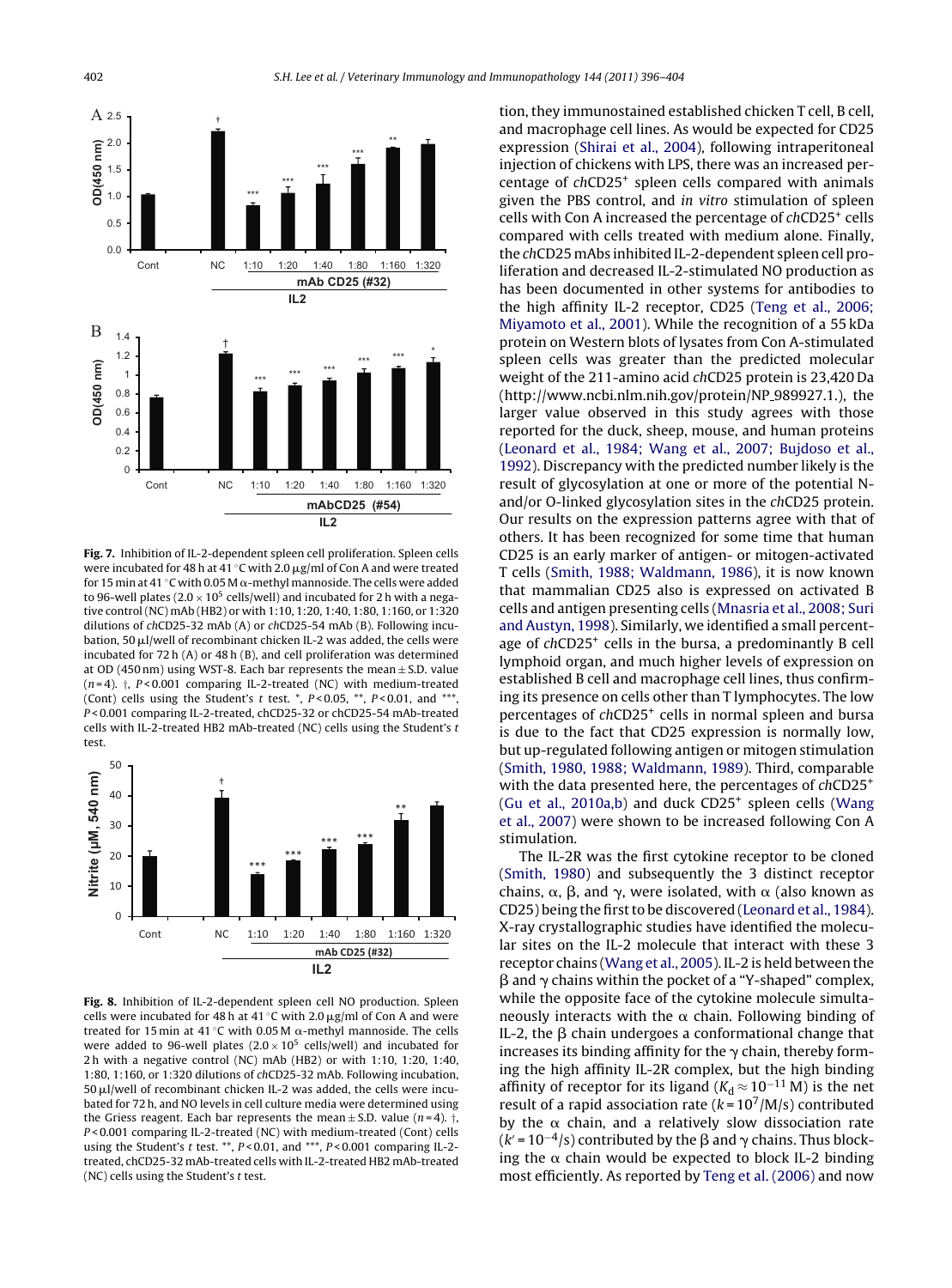<span id="page-7-0"></span>confirmed here, mAbs against chCD25 do indeed inhibit IL-2-dependent proliferation of chicken spleen cells. Similar results have been shown in other species as well including human (Nagler et al., 1990; Quéméneur et al., 2002).

Following engagement of the IL-2R with IL-2, the intracellular domains of the  $\beta$  and  $\gamma$  chains recruit and interact with the Janus kinase 1 (JAK1) and JAK3 cytosolic protein tyrosine kinases (Smith, 1988). As a consequence, the JAK-STAT, PI3K, and MAP kinase intracellular signaling pathways are activated. Activation of the JAK-STAT pathway promotes the transcriptional activation of cyclin D and related molecules, while activation of the PI3K pathway leads to the degradation of p27, an inhibitor of cyclin D/cyclin-dependent kinase. The overall effect of these signaling pathways is the progression of the cell through the G1 phase of the cell cycle and the initiation of DNA synthesis and mitosis. Given the important role for IL-2/IL-2R interaction in cell proliferation, mAb-based drugs that inhibit the human IL-2R, such as basiliximab and daclizumab, are currently used to prevent immune rejection of tissue and organ transplants. Hopefully, the chicken IL-2R mAbs described herein, as well as those previously reported (Gu et al., 2010a,b; Teng et al., 2006), will also serve as valuable immune reagents for basic and applied research in poultry immunology.

#### **Acknowledgements**

This project was supported, in part, by the National Research Initiative of the USDA, U.S. Veterinary Immune Reagent Network Grant(NIFA #2010-65121-20649, USDA-CSREES #2005-01812), the Next-Generation BioGreen 21 Program (No. PJ008084), Rural Development Administration, and the WCU Program (R33-10013) through the National Research Foundation of Korea funded by the Ministry of Education, Science and Technology, Republic of Korea. The authors thank Marjorie Nichols and Stacy Torreyson for their contribution to this research.

#### **References**

- Bazan, J.F., 1990. Structural design and molecular evolution of a cytokine receptor superfamily. Proc. Natl. Acad. Sci. USA 87, 6934–6938.
- Bingyi, S., Ming, C., Yeyong, Q., Chunbai, M., Wenqiang, Z., 2003. The effect of anti-CD25 monoclonal antibody (Simulect) to the lymphocytes in the peripheral blood of the recipients of kidney transplantation. Transplant. Proc. 35, 243–245.
- Bujdoso, R., Sargan, D., Williamson, M., McConnell, I., 1992. Cloning of a cDNA encoding the ovine interleukin-2 receptor 55-kDa protein, CD25. Gene 113, 283–284.
- Gu, J., Xu, J., Huang, Z., Liao, M., Zhou, J., 2010a. The residues <sup>35</sup> proline and <sup>41</sup> cysteine of chicken IL-2 are critical for binding to chicken CD25. Dev. Comp. Immunol. 34, 805–811.
- Gu, J., Teng, Q., Huang, Z., Ruan, X., Zhou, J., 2010b. Identification of the functional interleukin-2 binding domain of the chicken common cytokine receptor  $\gamma$  chain. Dev. Comp. Immunol. 34, 258-263.
- Hong, Y.H., Lillehoj, H.S., Lee, S.H., Park, D.W., Lillehoj, E.P., 2006. Molecular cloning and characterization of chicken lipopolysaccharideinduced TNF-α factor (LITAF). Dev. Comp. Immunol. 30, 919–929, http://www.ncbi.nlm.nih.gov/protein/NP<sub>-989927.1.</sub>
- Keller, L.H., 1992. Protection against reticuloendotheliosis virus-strain T tumours is associated with JMV-1 culture supernatant-enhanced natural killer cell activity. Avian Pathol. 21, 389–399.
- Kishimoto, T., Taga, T., Akira, S., 1994. Cytokine signal transduction. Cell 76, 253–262.
- Klasing, K.C., Peng, R.K., 1987. Influence of cell sources, stimulating agents, and incubation conditions on release of interleukin-1 from chicken macrophages. Dev. Comp. Immunol. 11, 385–394.
- Lee, S.H., Lillehoj, H.S., Cho, S.M., Chun, H.K., Park, H.J., Lim, C.I., Lillehoj, E.P., 2009. Immunostimulatory effects of oriental plum (Prunus salicina Lindl.). Comp. Immunol. Microb. 32, 407–417.
- Lee, S.H., Lillehoj, H.S., Park, M.S., Baldwin, C., Tompkins, D., Wagner, B., Del Cacho, E., Babu, U., Min, W., 2011. Development and characterization of mouse monoclonal antibodies reactive with chicken CD80. Comp. Immunol. Microb. 34, 273–279.
- Leonard, W.J., Depper, J.M., Crabtree, G.R., Rudikoff, S., Pumphrey, J., Robb, R.J., et al., 1984. Molecular cloning and expression of cDNAs for the human interleukin-2 receptor. Nature 311, 626–631.
- Minami, Y., Kono, T., Miyazaki, T., Taniguchi, T., 1993. The IL-2 receptor complex: its structure, function, and target genes. Annu. Rev. Immunol. 11, 245–268.
- Miyamoto, T., Lillehoj, H.S., Sohn, E.J., Min, W., 2001. Production and characterization of monoclonal antibodies detecting chicken interleukin-2 and the development of an antigen capture enzymelinked immunosorbent assay. Vet. Immunol. Immunopathol. 80, 245–257.
- Mnasria, K., Lagaraine, C., Velge-Roussel, F., Oueslati, R., Lebranchu, Y., Baron, C., 2008. Anti-CD25 antibodies affect cytokine synthesis pattern of human dendritic cells and decrease their ability to prime allogeneic CD4+ T cells. J. Leukoc. Biol. 84, 460–467.
- Morgan, D.A., Ruscetti, F.W., Gallo, R., 1976. Selective in vitro growth of T lymphocytes from normal human bone marrows. Science 193, 1007–1008.
- Nagler, A., Lanier, L.L., Phillips, J.H., 1990. Constitutive expression of high affinity interleukin 2 receptors on human CD16-natural killer cells in vivo. J. Exp. Med. 171, 1527–1533.
- Parcells, M.S., Dienglewicz, R.L., Anderson, A.S., Morgan, R.W., 1999. Recombinant Marek's disease virus (MDV)-derived lymphoblastoid cell lines: regulation of a marker gene within the context of the MDV genome. J. Virol. 73, 1362–1373.
- Quéméneur, L., Flacher, M., Gerland, L., Ffrench, M., Revillard, J., Bonnefoy-Berard, N., 2002. Mycophenolic acid inhibits IL-2-dependent T cell proliferation, but not IL-2-dependent survival and sensitization to apoptosis. J. Immunol. 169, 2747–2755.
- Rubin, J.T., 1995. Interleukin-2: its rationale and role in the treatment of patients with cancer. Cancer Treat. Res. 80, 83–105.
- Santin, E.R., Shamblin, C.E., Prigge, J.T., Arumugaswami, V., Dienglewicz, R.L., Parcells, M.S., 2006. Examination of the effect of a naturally occurring mutation in glycoprotein L on Marek's disease virus pathogenesis. Avian Dis. 50, 96–103.
- Sharon, M., Klausner, R.D., Cullen, B.R., Chizzonite, R., Leonard, W.J., 1986. Novel interleukin-2 receptor subunit detected by cross-linking under high-affinity conditions. Science 234, 859–863.
- Shirai, Y., Hashimoto, M., Kato, R., Kawamura, Y.I., Kirikae, T., Yano, H., Takashima, J., Kirihara, Y., Saito, Y., Fujino, M.A., Dohi, T., 2004. Lipopolysaccharide induces CD25-positive, IL-10-producing lymphocytes without secretion of proinflammatory cytokines in the human colon: low MD-2 mRNA expression in colonic macrophages. Clin. Immunol. 24, 42–52.
- Smith, K.A., 1980. T-cell growth factor. Immunol. Rev. 51, 337–357.
- Smith, K.A., 1988. Interleukin-2: inception, impact, and implications. Science 240, 1169–1176.
- Suri, R.M., Austyn, J.M., 1998. Bacterial lipopolysaccharide contamination of commercial collagen preparations may mediate dendritic cell maturation in culture. J. Immunol. Methods 214, 149–163.
- Teng, Q.Y., Zhou, J.Y., Wu, J.J., Guo, J.Q., Shen, H.G., 2006. Characterization of chicken interleukin 2 receptor  $\alpha$  chain, a homolog to mammalian CD25. FEBS Lett. 580, 4274–4281.
- Towbin, H., Staehelin, T., Gordon, J., 1979. Electrophoretic transfer of proteins from polyacrylamide gels to nitrocellulose sheets: procedure and some applications. Proc. Natl. Acad. Sci. USA 76, 4350–4354.
- Tsudo, M., Kozak, R.W., Goldman, C.K., Waldmann, T.A., 1986. Demonstration of a non-Tac peptide that binds interleukin 2: a potential participant in a multichain interleukin 2 receptor complex. Proc. Natl. Acad. Sci. USA 83, 9694–9698.
- Wagner, B., Robeson, J., McCracken, M., Wattrang, E., Antczak, D.F., 2005. Horse cytokine/IgG fusion proteins. Mammalian expression of biologically active cytokines and a system to verify antibody specificity to equine cytokines. Vet. Immunol. Immunopathol. 105, 1–14.
- Wagner, B., Hillegas, J.M., Brinker, D.R., Horohov, D.W., Antczak, D.F., 2008. Characterization of monoclonal antibodies to equine interleukin-10 and detection of T regulatory 1 cells in horses. Vet. Immunol. Immunopathol. 122, 57–64.